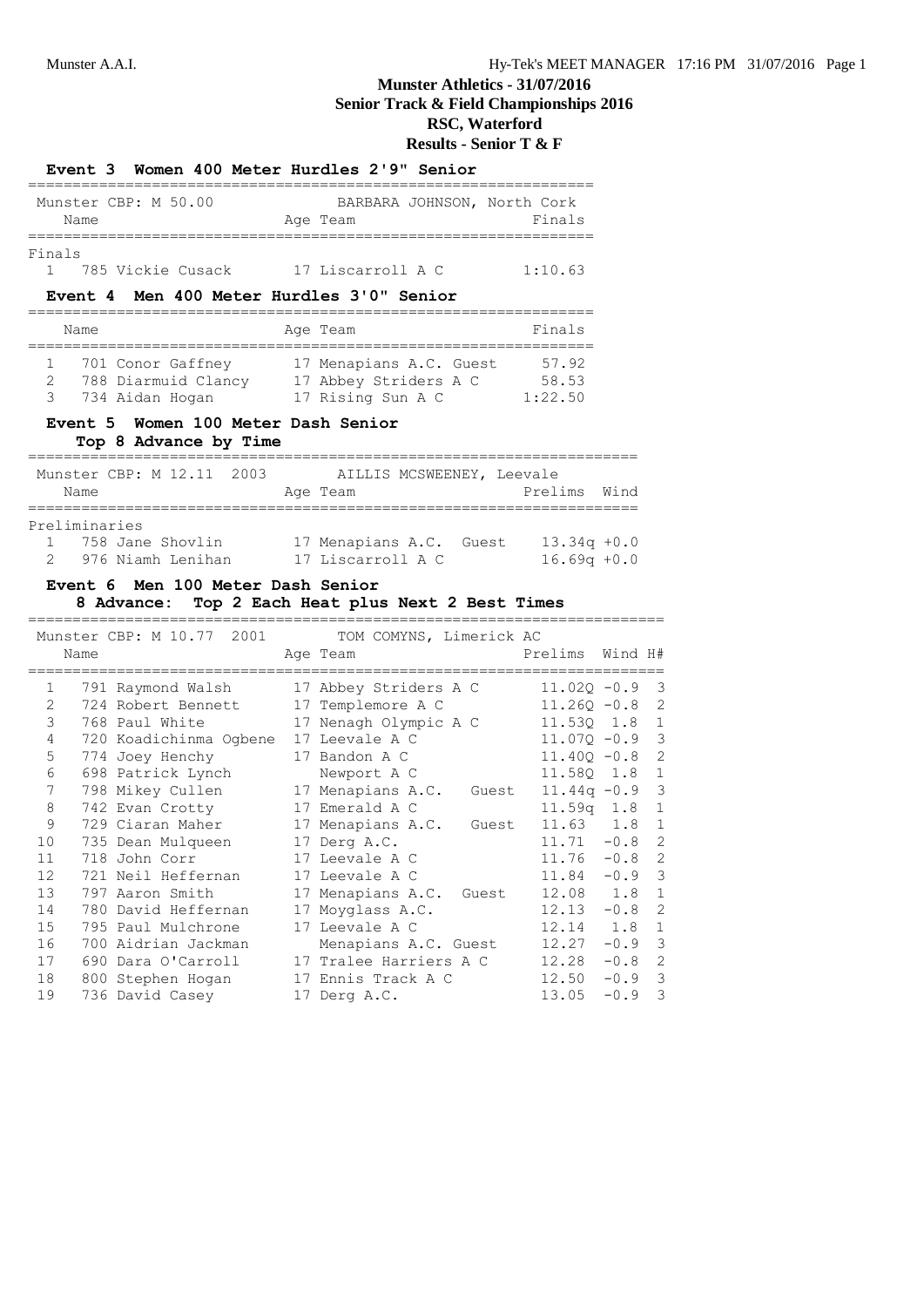## **Munster Athletics - 31/07/2016 Senior Track & Field Championships 2016 RSC, Waterford Results - Senior T & F**

**Event 6 Men 100 Meter Dash Senior**

| TOM COMYNS, Limerick AC<br>Munster CBP: M 10.77 2001<br>Finals<br>Age Team<br>Name<br>Finals<br>17 Abbey Striders A C<br>791 Raymond Walsh<br>11.02<br>720 Koadichinma Oqbene<br>2<br>17 Leevale A C<br>11.11<br>3<br>11.29<br>724 Robert Bennett<br>17 Templemore A C<br>4<br>11.49<br>774 Joey Henchy<br>17 Bandon A C<br>5.<br>768 Paul White<br>17 Nenagh Olympic A C<br>11.57<br>6<br>698 Patrick Lynch<br>Newport A C<br>11.60<br>7<br>798 Mikey Cullen<br>17 Menapians A.C. Guest<br>11.64 |   |                 |                |       |        |
|---------------------------------------------------------------------------------------------------------------------------------------------------------------------------------------------------------------------------------------------------------------------------------------------------------------------------------------------------------------------------------------------------------------------------------------------------------------------------------------------------|---|-----------------|----------------|-------|--------|
|                                                                                                                                                                                                                                                                                                                                                                                                                                                                                                   |   |                 |                |       | Wind   |
|                                                                                                                                                                                                                                                                                                                                                                                                                                                                                                   |   |                 |                |       |        |
|                                                                                                                                                                                                                                                                                                                                                                                                                                                                                                   |   |                 |                |       | $-1.1$ |
|                                                                                                                                                                                                                                                                                                                                                                                                                                                                                                   |   |                 |                |       | $-1.1$ |
|                                                                                                                                                                                                                                                                                                                                                                                                                                                                                                   |   |                 |                |       | $-1.1$ |
|                                                                                                                                                                                                                                                                                                                                                                                                                                                                                                   |   |                 |                |       | $-1.1$ |
|                                                                                                                                                                                                                                                                                                                                                                                                                                                                                                   |   |                 |                |       | $-1.1$ |
|                                                                                                                                                                                                                                                                                                                                                                                                                                                                                                   |   |                 |                |       | $-1.1$ |
|                                                                                                                                                                                                                                                                                                                                                                                                                                                                                                   |   |                 |                |       | $-1.1$ |
|                                                                                                                                                                                                                                                                                                                                                                                                                                                                                                   | 8 | 742 Evan Crotty | 17 Emerald A C | 11.68 | $-1.1$ |

### **Event 8 Men 200 Meter Dash Senior**

|              |               |                        | Munster CBP: M 21.48 2000 GARY RYAN, Nenagh Olympic |                 |                  |
|--------------|---------------|------------------------|-----------------------------------------------------|-----------------|------------------|
|              | Name          |                        | Age Team                                            | Prelims Wind H# |                  |
|              |               |                        |                                                     |                 |                  |
|              | Preliminaries |                        |                                                     |                 |                  |
| $\mathbf{1}$ |               | 791 Raymond Walsh      | 17 Abbey Striders A C                               |                 | $22.88q - 3.1$ 2 |
| 2            |               | 724 Robert Bennett     | 17 Templemore A C                                   |                 | $23.08q - 3.1$ 2 |
| 3            |               | 720 Koadichinma Ogbene | 17 Leevale A C                                      |                 | $23.15q -3.1$ 2  |
| 4            |               | 768 Paul White         | 17 Nenagh Olympic A C                               |                 | $23.45q -3.1$ 2  |
| 5            |               | 742 Evan Crotty        | 17 Emerald A C                                      | $23.66q -3.8$   | 3                |
| 6            |               | 777 William Flynn      | 17 Shannon A C                                      | $23.68q -3.8$   | 3                |
| 7            |               | 698 Patrick Lynch      | Newport A C                                         | $24.09q -3.8$   | 3                |
| 8            |               | 729 Ciaran Maher       | 17 Menapians A.C. Guest                             | $24.22q - 3.2$  | $\mathbf{1}$     |
| 9            |               | 692 William O'Connor   | 17 An Riocht A C                                    |                 | $24.38 - 3.1$ 2  |
| 10           |               | 735 Dean Mulqueen      | 17 Derg A.C.                                        |                 | $24.47 - 3.8$ 3  |
| 11           |               | 718 John Corr          | 17 Leevale A C                                      | $25.03 -3.1$    | 2                |
| 12           |               | 700 Aidrian Jackman    | Menapians A.C. Guest                                |                 | $25.69 - 3.2 1$  |
| 13           |               | 795 Paul Mulchrone     | 17 Leevale A C                                      |                 | $25.90 -3.2 1$   |
| 14           |               | 800 Stephen Hogan      | 17 Ennis Track A C                                  |                 | $26.57 -3.8$ 3   |
| 15           |               | 751 Paul O'Sullivan    | 17 Waterford A C                                    |                 | $26.69 - 3.1$ 2  |
| 16           |               | 736 David Casey        | 17 Derg A.C.                                        | 27.75           | $-3.2 \quad 1$   |
|              |               |                        |                                                     |                 |                  |

#### **Event 9 Women 400 Meter Dash Senior**

|              |               | Munster CBP: M 55.99 2014 |  | JENNA BROMELL, Emerald  |         |
|--------------|---------------|---------------------------|--|-------------------------|---------|
| Name         |               |                           |  | Age Team                | Finals  |
| Finals       |               |                           |  |                         |         |
| $\mathbf{1}$ |               | 773 Phil Healy            |  | 17 Bandon A C           | 53.79M  |
|              | 708 Ruth Bowe |                           |  | 17 Menapians A.C. Guest | 1:06.18 |
|              |               | 784 Jodie Cusack          |  | 17 Liscarroll A C       | 1:14.25 |

### **Event 10 Men 400 Meter Dash Senior**

| Name | Munster CBP: M 43.39 2004            |  | Age Team                           | PADDY O'GORMAN, Leevale | Finals         |  |
|------|--------------------------------------|--|------------------------------------|-------------------------|----------------|--|
|      | 711 Niall Tuohy<br>777 William Flynn |  | 17 Ferrybank A C<br>17 Shannon A C |                         | 48.82<br>50.45 |  |